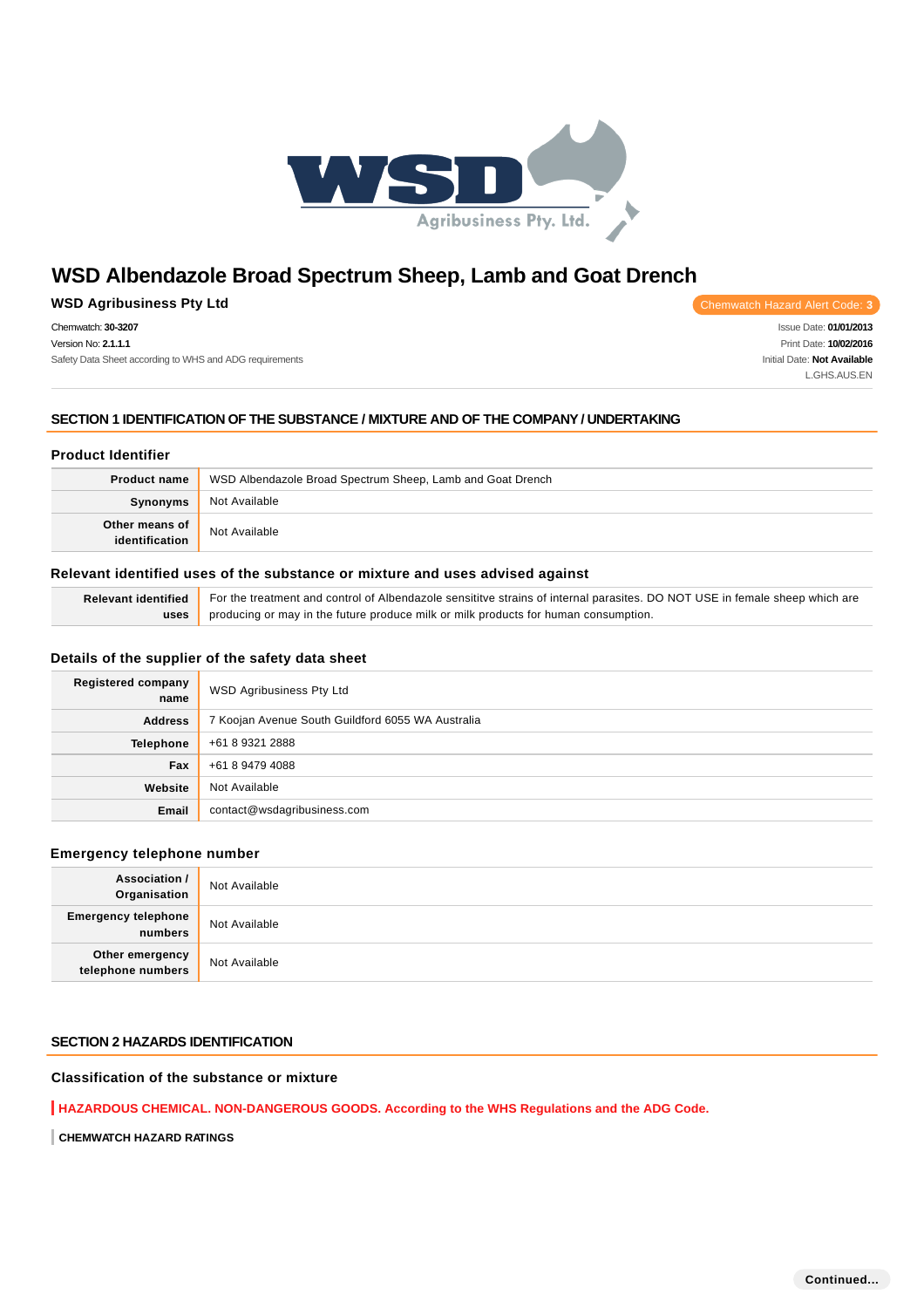|                     | Min | Max |                              |
|---------------------|-----|-----|------------------------------|
| Flammability        |     |     |                              |
| Toxicity            |     |     | $0 =$ Minimum                |
| <b>Body Contact</b> | Ω   |     | $1 = 1$ OW                   |
| Reactivity          | n   |     | $2 =$ Moderate<br>$3 = High$ |
| Chronic             | 3   |     | $4 =$ Extreme                |

| <b>Poisons Schedule</b>       | S5                                                                                                                               |
|-------------------------------|----------------------------------------------------------------------------------------------------------------------------------|
| Classification <sup>[1]</sup> | Reproductive Toxicity Category 1B, Chronic Aguatic Hazard Category 3                                                             |
| Legend:                       | 1. Classified by Chemwatch; 2. Classification drawn from HSIS; 3. Classification drawn from EC Directive 1272/2008 - Annex<br>VI |
| .                             |                                                                                                                                  |

## **Label elements**



| <b>SIGNAL WORD</b>  | <b>DANGER</b>                                     |
|---------------------|---------------------------------------------------|
| Hazard statement(s) |                                                   |
| H360                | May damage fertility or the unborn child          |
| H412                | Harmful to aquatic life with long lasting effects |

## **Precautionary statement(s) Prevention**

| P201 | Obtain special instructions before use.        |
|------|------------------------------------------------|
| P281 | Use personal protective equipment as required. |
| P273 | Avoid release to the environment.              |

## **Precautionary statement(s) Response**

| P308+P313 | IF exposed or concerned: Get medical advice/attention. |
|-----------|--------------------------------------------------------|
|           | .                                                      |

## **Precautionary statement(s) Storage**

**P405** Store locked up.

### **Precautionary statement(s) Disposal**

**P501** Dispose of contents/container in accordance with local regulations.

### **SECTION 3 COMPOSITION / INFORMATION ON INGREDIENTS**

## **Substances**

See section below for composition of Mixtures

## **Mixtures**

| <b>CAS No</b> | %[weight] | <b>Name</b>                                      |
|---------------|-----------|--------------------------------------------------|
| 54965-21-8    | . 83      | albendazole                                      |
|               |           | (19g/L)                                          |
| Not Available | $20$      | other ingredients determined not to be hazardous |
| 7732-18-5     | >60       | water                                            |

## **SECTION 4 FIRST AID MEASURES**

| Description of first aid measures |                                                                                                                                                                                                                                                                     |  |
|-----------------------------------|---------------------------------------------------------------------------------------------------------------------------------------------------------------------------------------------------------------------------------------------------------------------|--|
| <b>Eye Contact</b>                | If this product comes in contact with the eyes:<br>• Wash out immediately with fresh running water.<br>Ensure complete irrigation of the eye by keeping eyelids apart and away from eye and moving the eyelids by occasionally<br>lifting the upper and lower lids. |  |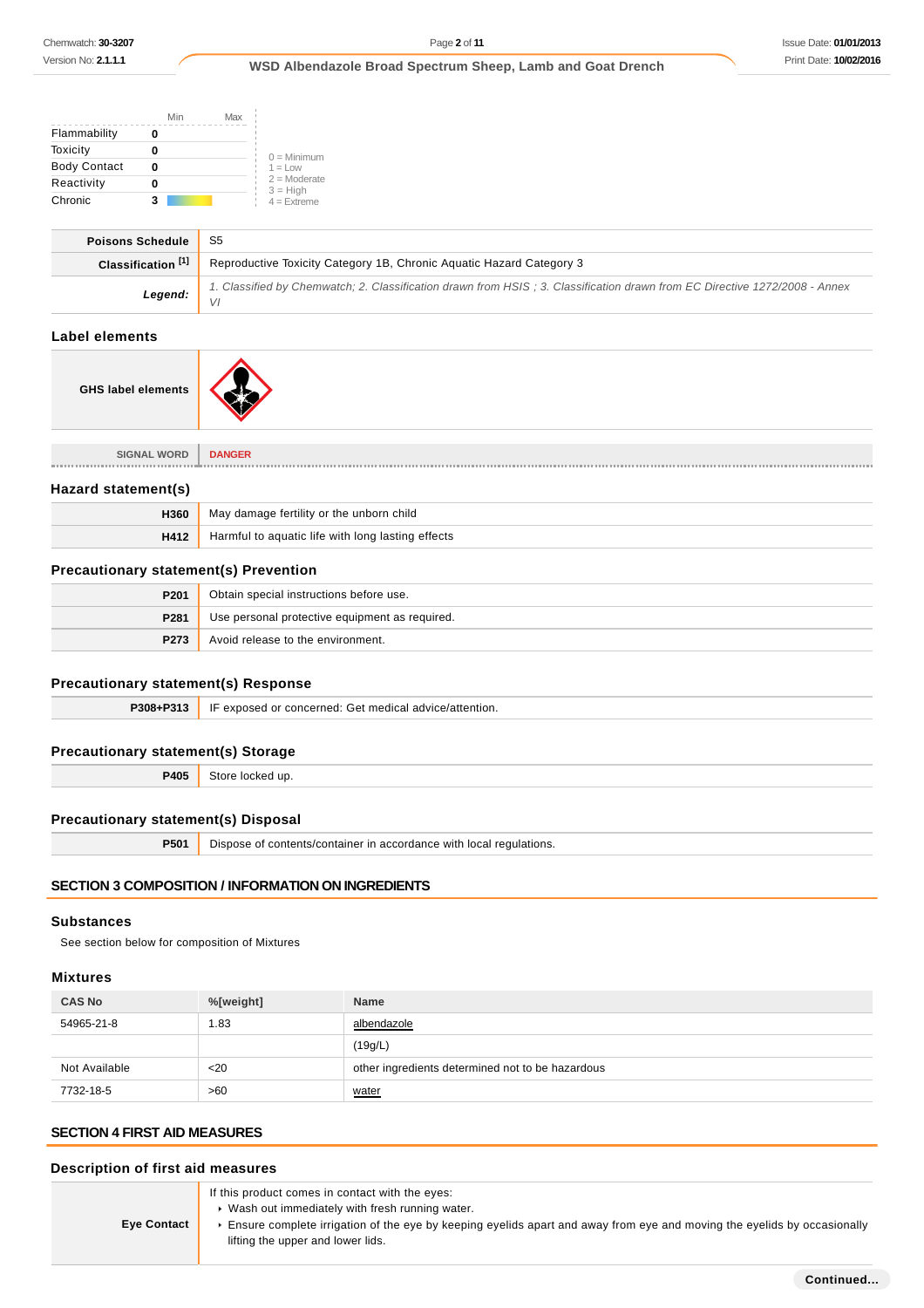|                     | ► Seek medical attention without delay; if pain persists or recurs seek medical attention.<br>► Removal of contact lenses after an eye injury should only be undertaken by skilled personnel.                                                                                                                                                                                                                                                                                                         |
|---------------------|-------------------------------------------------------------------------------------------------------------------------------------------------------------------------------------------------------------------------------------------------------------------------------------------------------------------------------------------------------------------------------------------------------------------------------------------------------------------------------------------------------|
| <b>Skin Contact</b> | If skin or hair contact occurs:<br>• Flush skin and hair with running water (and soap if available).<br>▶ Seek medical attention in event of irritation.                                                                                                                                                                                                                                                                                                                                              |
| Inhalation          | If fumes, aerosols or combustion products are inhaled remove from contaminated area.<br>• Other measures are usually unnecessary.                                                                                                                                                                                                                                                                                                                                                                     |
| Ingestion           | <b>If swallowed do NOT induce vomiting.</b><br>If vomiting occurs, lean patient forward or place on left side (head-down position, if possible) to maintain open airway and<br>prevent aspiration.<br>• Observe the patient carefully.<br>► Never give liquid to a person showing signs of being sleepy or with reduced awareness; i.e. becoming unconscious.<br>► Give water to rinse out mouth, then provide liquid slowly and as much as casualty can comfortably drink.<br>▶ Seek medical advice. |

### **Indication of any immediate medical attention and special treatment needed**

### Treat symptomatically.

After albendazole is administered, intestinal and hepatic albendazole metabolism leads to albendazole sulfoxide (active metabolite) and albendazole sulfone (inactive metabolite) formation. The metabolism albendazole sulfoxide effects as the active substance against the worms, albendazole sulfone has no active affection

### **SECTION 5 FIREFIGHTING MEASURES**

#### **Extinguishing media**

The product contains a substantial proportion of water, therefore there are no restrictions on the type of extinguishing media which may be used. Choice of extinguishing media should take into account surrounding areas.

Though the material is non-combustible, evaporation of water from the mixture, caused by the heat of nearby fire, may produce floating layers of combustible substances.

In such an event consider:

- $\rightarrow$  foam.
- dry chemical powder.
- carbon dioxide.

### **Special hazards arising from the substrate or mixture**

| Special hazards arising from the substrate or mixture |                                                                                                                                                                                                                                                                                                                                                                                                                                                                                                                                                                                                                            |  |  |
|-------------------------------------------------------|----------------------------------------------------------------------------------------------------------------------------------------------------------------------------------------------------------------------------------------------------------------------------------------------------------------------------------------------------------------------------------------------------------------------------------------------------------------------------------------------------------------------------------------------------------------------------------------------------------------------------|--|--|
| <b>Fire Incompatibility</b>                           | None known.                                                                                                                                                                                                                                                                                                                                                                                                                                                                                                                                                                                                                |  |  |
| <b>Advice for firefighters</b>                        |                                                                                                                                                                                                                                                                                                                                                                                                                                                                                                                                                                                                                            |  |  |
| <b>Fire Fighting</b>                                  | Alert Fire Brigade and tell them location and nature of hazard.<br>$\triangleright$ Wear breathing apparatus plus protective gloves in the event of a fire.<br>▶ Prevent, by any means available, spillage from entering drains or water courses.<br>■ Use fire fighting procedures suitable for surrounding area.<br>DO NOT approach containers suspected to be hot.<br>$\triangleright$ Cool fire exposed containers with water spray from a protected location.<br>If safe to do so, remove containers from path of fire.<br>Equipment should be thoroughly decontaminated after use.                                   |  |  |
| <b>Fire/Explosion Hazard</b>                          | The material is not readily combustible under normal conditions.<br>► However, it will break down under fire conditions and the organic component may burn.<br>• Not considered to be a significant fire risk.<br>► Heat may cause expansion or decomposition with violent rupture of containers.<br>▶ Decomposes on heating and may produce toxic fumes of carbon monoxide (CO).<br>• May emit acrid smoke.<br>Decomposes on heating and produces toxic fumes of; carbon dioxide (CO2) nitrogen oxides (NOx) sulfur oxides (SOx) other<br>pyrolysis products typical of burning organic materialMay emit poisonous fumes. |  |  |

## **SECTION 6 ACCIDENTAL RELEASE MEASURES**

### **Personal precautions, protective equipment and emergency procedures**

| <b>Minor Spills</b> | ▶ Clean up all spills immediately.                                            |
|---------------------|-------------------------------------------------------------------------------|
|                     | Avoid breathing vapours and contact with skin and eyes.                       |
|                     | ► Control personal contact with the substance, by using protective equipment. |
|                     | ► Contain and absorb spill with sand, earth, inert material or vermiculite.   |
|                     | Wipe up.                                                                      |
|                     | ▶ Place in a suitable, labelled container for waste disposal.                 |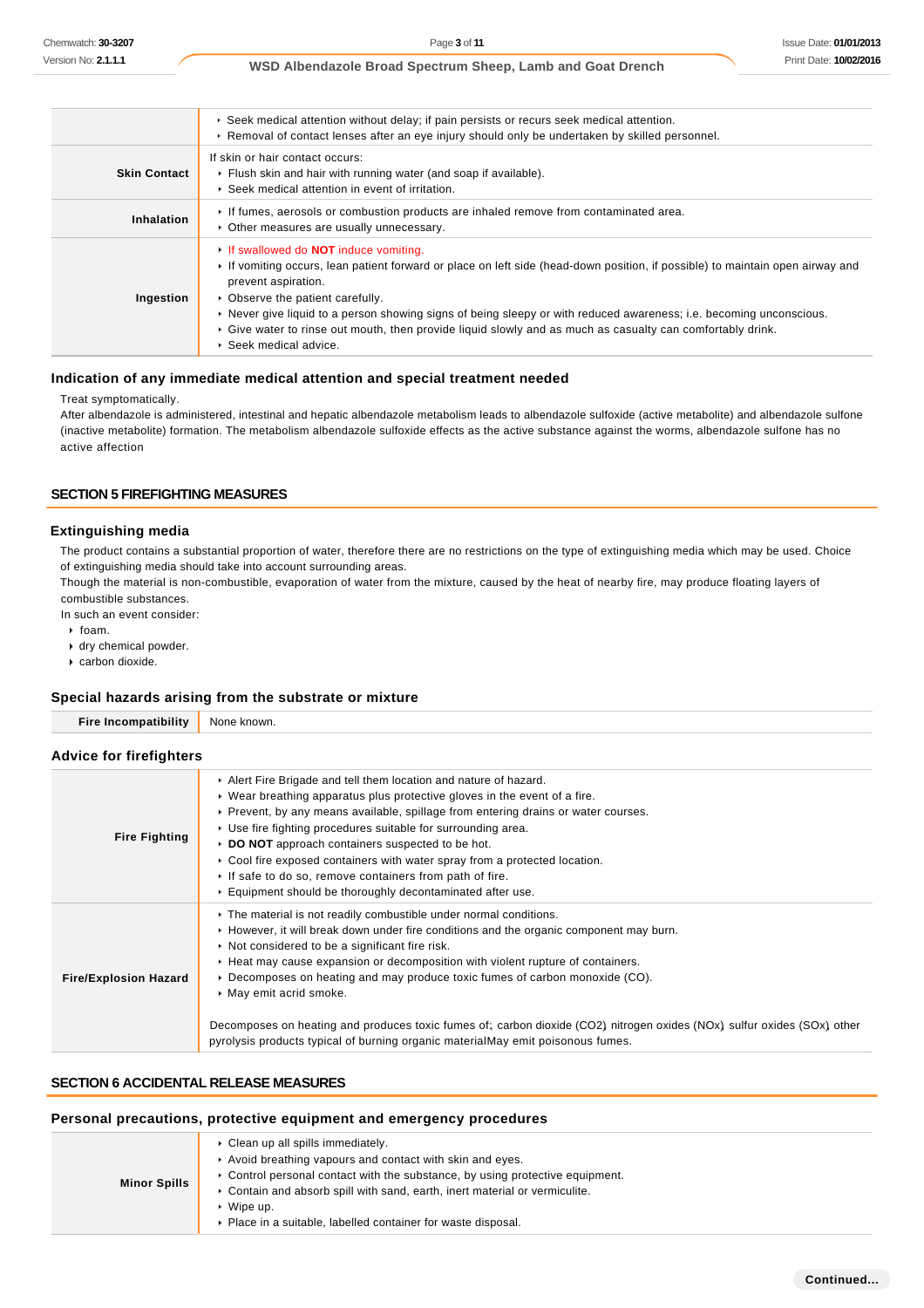| Moderate hazard.                                                                                                        |
|-------------------------------------------------------------------------------------------------------------------------|
| Clear area of personnel and move upwind.                                                                                |
| Alert Fire Brigade and tell them location and nature of hazard.                                                         |
| • Wear breathing apparatus plus protective gloves.                                                                      |
| ▶ Prevent, by any means available, spillage from entering drains or water course.                                       |
| ▶ Stop leak if safe to do so.                                                                                           |
| • Contain spill with sand, earth or vermiculite.                                                                        |
| • Collect recoverable product into labelled containers for recycling.                                                   |
| • Neutralise/decontaminate residue (see Section 13 for specific agent).                                                 |
| • Collect solid residues and seal in labelled drums for disposal.                                                       |
| ▶ Wash area and prevent runoff into drains.                                                                             |
| After clean up operations, decontaminate and launder all protective clothing and equipment before storing and re-using. |
| If contamination of drains or waterways occurs, advise emergency services.                                              |
|                                                                                                                         |

Personal Protective Equipment advice is contained in Section 8 of the SDS.

## **SECTION 7 HANDLING AND STORAGE**

### **Precautions for safe handling**

| Safe handling     | Avoid all personal contact, including inhalation.<br>▶ Wear protective clothing when risk of exposure occurs.<br>$\triangleright$ Use in a well-ventilated area.<br>Prevent concentration in hollows and sumps.<br>DO NOT enter confined spaces until atmosphere has been checked.<br>DO NOT allow material to contact humans, exposed food or food utensils.<br>Avoid contact with incompatible materials.<br>V When handling, DO NOT eat, drink or smoke.<br>▶ Keep containers securely sealed when not in use.<br>Avoid physical damage to containers.<br>Always wash hands with soap and water after handling.<br>► Work clothes should be laundered separately. Launder contaminated clothing before re-use.<br>Use good occupational work practice.<br>► Observe manufacturer's storage and handling recommendations contained within this SDS.<br>▶ Atmosphere should be regularly checked against established exposure standards to ensure safe working conditions are<br>maintained. |
|-------------------|-----------------------------------------------------------------------------------------------------------------------------------------------------------------------------------------------------------------------------------------------------------------------------------------------------------------------------------------------------------------------------------------------------------------------------------------------------------------------------------------------------------------------------------------------------------------------------------------------------------------------------------------------------------------------------------------------------------------------------------------------------------------------------------------------------------------------------------------------------------------------------------------------------------------------------------------------------------------------------------------------|
| Other information | Store in original containers.<br>▶ Keep containers securely sealed.<br>No smoking, naked lights or ignition sources.<br>Store in a cool, dry, well-ventilated area.<br>Store away from incompatible materials and foodstuff containers.<br>▶ Protect containers against physical damage and check regularly for leaks.<br>► Observe manufacturer's storage and handling recommendations contained within this SDS.                                                                                                                                                                                                                                                                                                                                                                                                                                                                                                                                                                            |

## **Conditions for safe storage, including any incompatibilities**

| Suitable container                | ▶ Polyethylene or polypropylene container.<br>▶ Packing as recommended by manufacturer.<br>• Check all containers are clearly labelled and free from leaks. |
|-----------------------------------|-------------------------------------------------------------------------------------------------------------------------------------------------------------|
| <b>Storage</b><br>incompatibility | Avoid reaction with oxidising agents                                                                                                                        |

## **SECTION 8 EXPOSURE CONTROLS / PERSONAL PROTECTION**

## **Control parameters**

## **OCCUPATIONAL EXPOSURE LIMITS (OEL)**

### **INGREDIENT DATA**

Not Available

#### **EMERGENCY LIMITS**

| Ingredient                                                       | <b>Material name</b> | TEEL-1        | TEEL-2              | TEEL-3        |
|------------------------------------------------------------------|----------------------|---------------|---------------------|---------------|
| WSD Albendazole Broad<br>Spectrum Sheep, Lamb<br>and Goat Drench | Not Available        | Not Available | Not Available       | Not Available |
| Ingredient                                                       | <b>Original IDLH</b> |               | <b>Revised IDLH</b> |               |
| albendazole                                                      | Not Available        |               | Not Available       |               |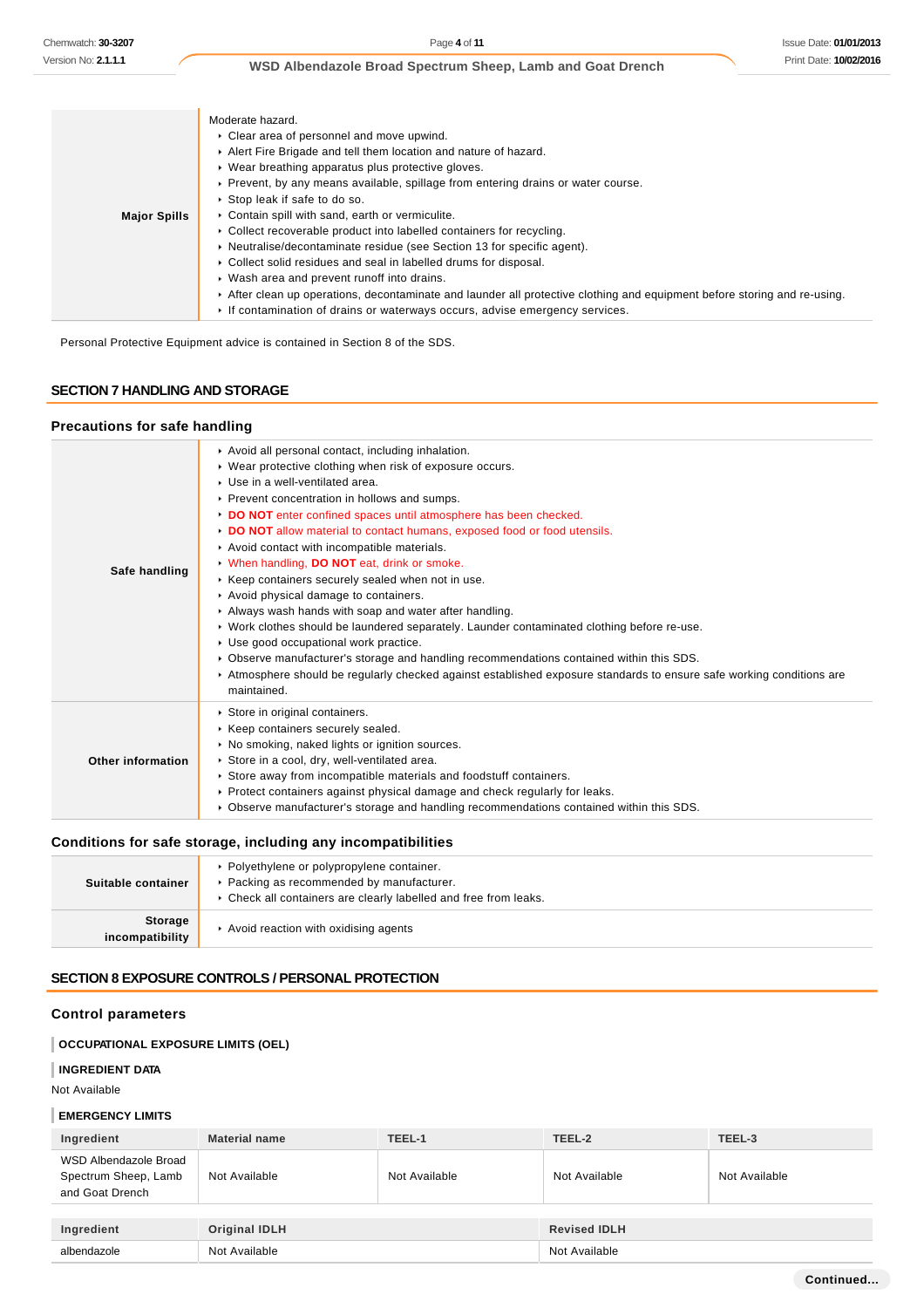| other ingredients<br>determined not to be<br>hazardous | Not Available | Not Available |
|--------------------------------------------------------|---------------|---------------|
| water                                                  | Not Available | Not Available |

## **MATERIAL DATA**

| <b>Exposure controls</b>            |                                                                                                                                                                                                                                                                                                                                                                                                                                                                                                                                                                                                                                                                                                                                                                                                                                                                                                                                                                                                                                                                                                                                                                                                                                                                                                                                                                                                                                                                                                                                                                                                                                                 |                                     |                                       |  |
|-------------------------------------|-------------------------------------------------------------------------------------------------------------------------------------------------------------------------------------------------------------------------------------------------------------------------------------------------------------------------------------------------------------------------------------------------------------------------------------------------------------------------------------------------------------------------------------------------------------------------------------------------------------------------------------------------------------------------------------------------------------------------------------------------------------------------------------------------------------------------------------------------------------------------------------------------------------------------------------------------------------------------------------------------------------------------------------------------------------------------------------------------------------------------------------------------------------------------------------------------------------------------------------------------------------------------------------------------------------------------------------------------------------------------------------------------------------------------------------------------------------------------------------------------------------------------------------------------------------------------------------------------------------------------------------------------|-------------------------------------|---------------------------------------|--|
|                                     | Engineering controls are used to remove a hazard or place a barrier between the worker and the hazard. Well-designed<br>engineering controls can be highly effective in protecting workers and will typically be independent of worker interactions to<br>provide this high level of protection.<br>The basic types of engineering controls are:<br>Process controls which involve changing the way a job activity or process is done to reduce the risk.<br>Enclosure and/or isolation of emission source which keeps a selected hazard "physically" away from the worker and<br>ventilation that strategically "adds" and "removes" air in the work environment. Ventilation can remove or dilute an air<br>contaminant if designed properly. The design of a ventilation system must match the particular process and chemical or<br>contaminant in use.<br>Employers may need to use multiple types of controls to prevent employee overexposure.<br>Local exhaust ventilation usually required. If risk of overexposure exists, wear approved respirator. Correct fit is essential to<br>obtain adequate protection. Supplied-air type respirator may be required in special circumstances. Correct fit is essential to<br>ensure adequate protection.<br>An approved self contained breathing apparatus (SCBA) may be required in some situations.<br>Provide adequate ventilation in warehouse or closed storage area. Air contaminants generated in the workplace possess<br>varying "escape" velocities which, in turn, determine the "capture velocities" of fresh circulating air required to effectively<br>remove the contaminant. |                                     |                                       |  |
|                                     | Type of Contaminant:                                                                                                                                                                                                                                                                                                                                                                                                                                                                                                                                                                                                                                                                                                                                                                                                                                                                                                                                                                                                                                                                                                                                                                                                                                                                                                                                                                                                                                                                                                                                                                                                                            |                                     | Air Speed:                            |  |
|                                     | solvent, vapours, degreasing etc., evaporating from tank (in still air).                                                                                                                                                                                                                                                                                                                                                                                                                                                                                                                                                                                                                                                                                                                                                                                                                                                                                                                                                                                                                                                                                                                                                                                                                                                                                                                                                                                                                                                                                                                                                                        |                                     | $0.25 - 0.5$ m/s<br>$(50-100$ f/min.) |  |
| Appropriate<br>engineering controls | aerosols, fumes from pouring operations, intermittent container filling, low speed conveyer transfers,<br>welding, spray drift, plating acid fumes, pickling (released at low velocity into zone of active<br>generation)                                                                                                                                                                                                                                                                                                                                                                                                                                                                                                                                                                                                                                                                                                                                                                                                                                                                                                                                                                                                                                                                                                                                                                                                                                                                                                                                                                                                                       | $0.5 - 1$ m/s<br>$(100-200$ f/min.) |                                       |  |
|                                     | direct spray, spray painting in shallow booths, drum filling, conveyer loading, crusher dusts, gas<br>discharge (active generation into zone of rapid air motion)                                                                                                                                                                                                                                                                                                                                                                                                                                                                                                                                                                                                                                                                                                                                                                                                                                                                                                                                                                                                                                                                                                                                                                                                                                                                                                                                                                                                                                                                               |                                     | $1 - 2.5$ m/s<br>$(200-500 f/min.)$   |  |
|                                     | grinding, abrasive blasting, tumbling, high speed wheel generated dusts (released at high initial velocity<br>into zone of very high rapid air motion).                                                                                                                                                                                                                                                                                                                                                                                                                                                                                                                                                                                                                                                                                                                                                                                                                                                                                                                                                                                                                                                                                                                                                                                                                                                                                                                                                                                                                                                                                         |                                     | $2.5 - 10$ m/s<br>(500-2000 f/min.)   |  |
|                                     | Within each range the appropriate value depends on:                                                                                                                                                                                                                                                                                                                                                                                                                                                                                                                                                                                                                                                                                                                                                                                                                                                                                                                                                                                                                                                                                                                                                                                                                                                                                                                                                                                                                                                                                                                                                                                             |                                     |                                       |  |
|                                     | Lower end of the range                                                                                                                                                                                                                                                                                                                                                                                                                                                                                                                                                                                                                                                                                                                                                                                                                                                                                                                                                                                                                                                                                                                                                                                                                                                                                                                                                                                                                                                                                                                                                                                                                          | Upper end of the range              |                                       |  |
|                                     | 1: Room air currents minimal or favourable to capture                                                                                                                                                                                                                                                                                                                                                                                                                                                                                                                                                                                                                                                                                                                                                                                                                                                                                                                                                                                                                                                                                                                                                                                                                                                                                                                                                                                                                                                                                                                                                                                           | 1: Disturbing room air currents     |                                       |  |
|                                     | 2: Contaminants of low toxicity or of nuisance value only.                                                                                                                                                                                                                                                                                                                                                                                                                                                                                                                                                                                                                                                                                                                                                                                                                                                                                                                                                                                                                                                                                                                                                                                                                                                                                                                                                                                                                                                                                                                                                                                      | 2: Contaminants of high toxicity    |                                       |  |
|                                     | 3: Intermittent, low production.                                                                                                                                                                                                                                                                                                                                                                                                                                                                                                                                                                                                                                                                                                                                                                                                                                                                                                                                                                                                                                                                                                                                                                                                                                                                                                                                                                                                                                                                                                                                                                                                                | 3: High production, heavy use       |                                       |  |
|                                     | 4: Large hood or large air mass in motion                                                                                                                                                                                                                                                                                                                                                                                                                                                                                                                                                                                                                                                                                                                                                                                                                                                                                                                                                                                                                                                                                                                                                                                                                                                                                                                                                                                                                                                                                                                                                                                                       | 4: Small hood-local control only    |                                       |  |
|                                     | Simple theory shows that air velocity falls rapidly with distance away from the opening of a simple extraction pipe. Velocity<br>generally decreases with the square of distance from the extraction point (in simple cases). Therefore the air speed at the<br>extraction point should be adjusted, accordingly, after reference to distance from the contaminating source. The air velocity<br>at the extraction fan, for example, should be a minimum of 1-2 m/s (200-400 f/min) for extraction of solvents generated in a<br>tank 2 meters distant from the extraction point. Other mechanical considerations, producing performance deficits within the<br>extraction apparatus, make it essential that theoretical air velocities are multiplied by factors of 10 or more when extraction<br>systems are installed or used.                                                                                                                                                                                                                                                                                                                                                                                                                                                                                                                                                                                                                                                                                                                                                                                                               |                                     |                                       |  |
| <b>Personal protection</b>          |                                                                                                                                                                                                                                                                                                                                                                                                                                                                                                                                                                                                                                                                                                                                                                                                                                                                                                                                                                                                                                                                                                                                                                                                                                                                                                                                                                                                                                                                                                                                                                                                                                                 |                                     |                                       |  |
| Eye and face<br>protection          | Safety glasses with side shields<br>Chemical goggles.<br>► Contact lenses may pose a special hazard; soft contact lenses may absorb and concentrate irritants. A written policy<br>document, describing the wearing of lenses or restrictions on use, should be created for each workplace or task. This should<br>include a review of lens absorption and adsorption for the class of chemicals in use and an account of injury experience.<br>Medical and first-aid personnel should be trained in their removal and suitable equipment should be readily available. In the<br>event of chemical exposure, begin eye irrigation immediately and remove contact lens as soon as practicable. Lens should<br>be removed at the first signs of eye redness or irritation - lens should be removed in a clean environment only after<br>workers have washed hands thoroughly. [CDC NIOSH Current Intelligence Bulletin 59], [AS/NZS 1336 or national                                                                                                                                                                                                                                                                                                                                                                                                                                                                                                                                                                                                                                                                                              |                                     |                                       |  |

equivalent]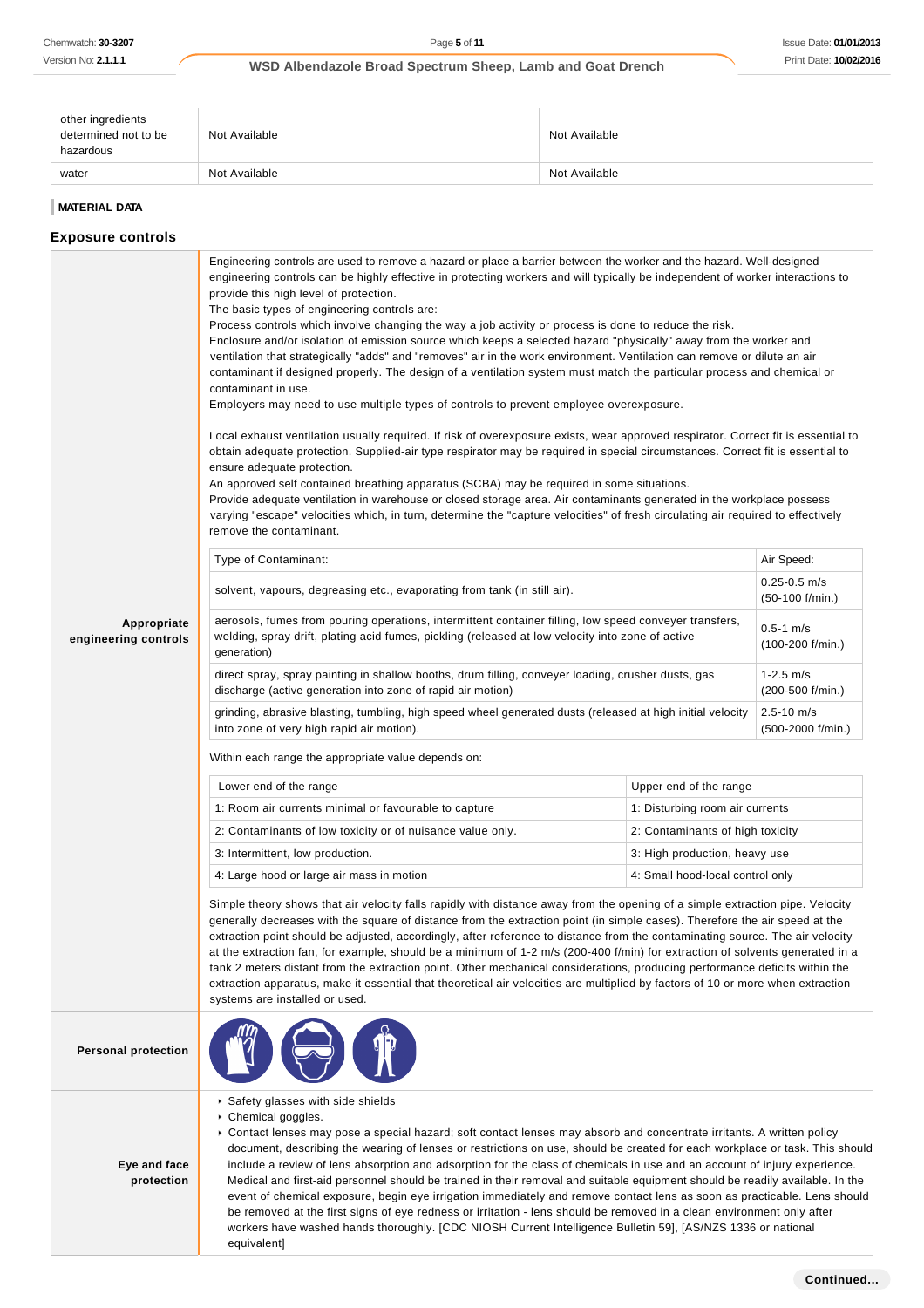| <b>Skin protection</b>       | See Hand protection below                                                                                                                                                                                                                                                                                                                                                                                                                                                                                                                                                                                                                                                                                                                                                                                                                                                                                                                                                                                                                                                                                                                                                                                                                                                                                                                                                                                                                                                                                                                                                                                                                                                                                                                                                                                                                                   |
|------------------------------|-------------------------------------------------------------------------------------------------------------------------------------------------------------------------------------------------------------------------------------------------------------------------------------------------------------------------------------------------------------------------------------------------------------------------------------------------------------------------------------------------------------------------------------------------------------------------------------------------------------------------------------------------------------------------------------------------------------------------------------------------------------------------------------------------------------------------------------------------------------------------------------------------------------------------------------------------------------------------------------------------------------------------------------------------------------------------------------------------------------------------------------------------------------------------------------------------------------------------------------------------------------------------------------------------------------------------------------------------------------------------------------------------------------------------------------------------------------------------------------------------------------------------------------------------------------------------------------------------------------------------------------------------------------------------------------------------------------------------------------------------------------------------------------------------------------------------------------------------------------|
| <b>Hands/feet protection</b> | The selection of suitable gloves does not only depend on the material, but also on further marks of quality which vary from<br>manufacturer to manufacturer. Where the chemical is a preparation of several substances, the resistance of the glove<br>material can not be calculated in advance and has therefore to be checked prior to the application.<br>The exact break through time for substances has to be obtained from the manufacturer of the protective gloves and has to<br>be observed when making a final choice.<br>Suitability and durability of glove type is dependent on usage. Important factors in the selection of gloves include:<br>Firequency and duration of contact,<br>• chemical resistance of glove material,<br>▶ glove thickness and<br>$\cdot$ dexterity<br>Select gloves tested to a relevant standard (e.g. Europe EN 374, US F739, AS/NZS 2161.1 or national equivalent).<br>▶ When prolonged or frequently repeated contact may occur, a glove with a protection class of 5 or higher (breakthrough time<br>greater than 240 minutes according to EN 374, AS/NZS 2161.10.1 or national equivalent) is recommended.<br>• When only brief contact is expected, a glove with a protection class of 3 or higher (breakthrough time greater than 60<br>minutes according to EN 374, AS/NZS 2161.10.1 or national equivalent) is recommended.<br>Some glove polymer types are less affected by movement and this should be taken into account when considering gloves<br>for long-term use.<br>Contaminated gloves should be replaced.<br>Gloves must only be worn on clean hands. After using gloves, hands should be washed and dried thoroughly. Application of a<br>non-perfumed moisturiser is recommended.<br>▶ Wear chemical protective gloves, e.g. PVC.<br>▶ Wear safety footwear or safety gumboots, e.g. Rubber |
| <b>Body protection</b>       | See Other protection below                                                                                                                                                                                                                                                                                                                                                                                                                                                                                                                                                                                                                                                                                                                                                                                                                                                                                                                                                                                                                                                                                                                                                                                                                                                                                                                                                                                                                                                                                                                                                                                                                                                                                                                                                                                                                                  |
| Other protection             | • Overalls.<br>P.V.C. apron.<br>▶ Barrier cream.<br>Skin cleansing cream.<br>▶ Eye wash unit.                                                                                                                                                                                                                                                                                                                                                                                                                                                                                                                                                                                                                                                                                                                                                                                                                                                                                                                                                                                                                                                                                                                                                                                                                                                                                                                                                                                                                                                                                                                                                                                                                                                                                                                                                               |
| <b>Thermal hazards</b>       | Not Available                                                                                                                                                                                                                                                                                                                                                                                                                                                                                                                                                                                                                                                                                                                                                                                                                                                                                                                                                                                                                                                                                                                                                                                                                                                                                                                                                                                                                                                                                                                                                                                                                                                                                                                                                                                                                                               |

### **Recommended material(s)**

### **GLOVE SELECTION INDEX**

Glove selection is based on a modified presentation of the:

 **"Forsberg Clothing Performance Index".**

 The effect(s) of the following substance(s) are taken into account in the **computer-generated** selection:

WSD Albendazole Broad Spectrum Sheep, Lamb and Goat Drench

| <b>Material</b> | <b>CPI</b> |
|-----------------|------------|
| <b>BUTYL</b>    | C          |
| NATURAL RUBBER  | С          |
| <b>NEOPRENE</b> | C          |
| <b>PVA</b>      | C          |
| <b>VITON</b>    | С          |

\* CPI - Chemwatch Performance Index

A: Best Selection

B: Satisfactory; may degrade after 4 hours continuous immersion C: Poor to Dangerous Choice for other than short term immersion **NOTE**: As a series of factors will influence the actual performance of the glove, a final selection must be based on detailed observation. - \* Where the glove is to be used on a short term, casual or infrequent basis, factors such as "feel" or convenience (e.g. disposability), may dictate a choice of gloves which might otherwise be unsuitable following long-term or frequent use. A qualified practitioner should be consulted.

## **SECTION 9 PHYSICAL AND CHEMICAL PROPERTIES**

### **Information on basic physical and chemical properties**

| Appearance            | White, acidic, odourless suspension; mixes with water. |                                 |              |
|-----------------------|--------------------------------------------------------|---------------------------------|--------------|
|                       |                                                        |                                 |              |
| <b>Physical state</b> | Liquid                                                 | Relative density<br>(Water = 1) | $\vert$ 1.04 |

### **Respiratory protection**

Not Available

Not Available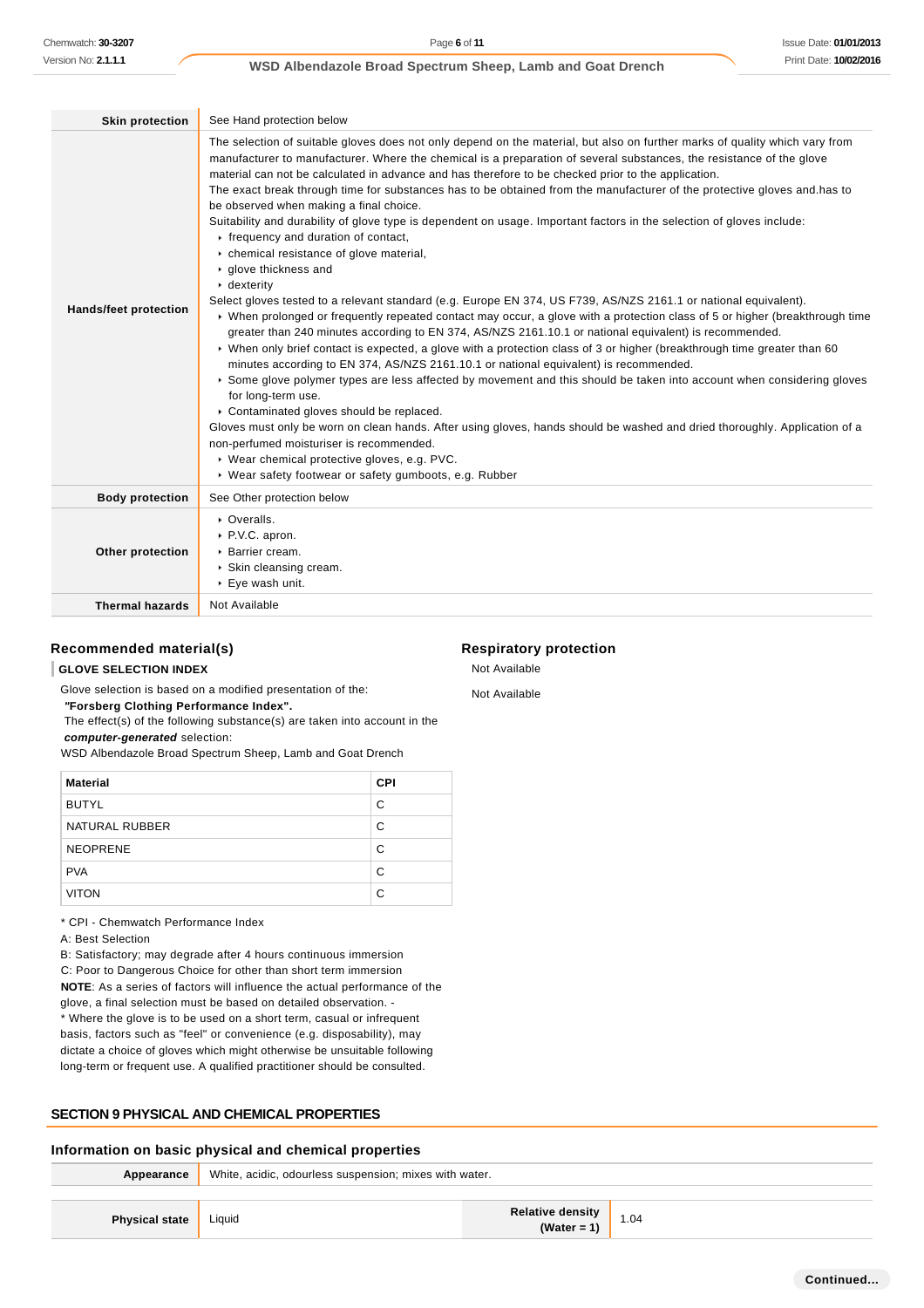| Odour                                           | Not Available  | <b>Partition coefficient</b><br>n-octanol / water | Not Available  |
|-------------------------------------------------|----------------|---------------------------------------------------|----------------|
| Odour threshold                                 | Not Available  | Auto-ignition<br>temperature (°C)                 | Not Available  |
| pH (as supplied)                                | $4 - 5$        | Decomposition<br>temperature                      | Not Available  |
| Melting point /<br>freezing point (°C)          | Not Available  | Viscosity (cSt)                                   | 250-500        |
| Initial boiling point<br>and boiling range (°C) | Not Available  | <b>Molecular weight</b><br>(g/mol)                | Not Applicable |
| Flash point (°C)                                | Not Applicable | <b>Taste</b>                                      | Not Available  |
| <b>Evaporation rate</b>                         | Not Available  | <b>Explosive properties</b>                       | Not Available  |
| <b>Flammability</b>                             | Not Applicable | <b>Oxidising properties</b>                       | Not Available  |
| <b>Upper Explosive Limit</b><br>$(\%)$          | Not Applicable | <b>Surface Tension</b><br>(dyn/cm or mN/m)        | Not Available  |
| <b>Lower Explosive Limit</b><br>(%)             | Not Applicable | <b>Volatile Component</b><br>$(\%$ vol)           | Not Available  |
| Vapour pressure (kPa)                           | Not Available  | Gas group                                         | Not Available  |
| Solubility in water<br>(g/L)                    | Miscible       | pH as a solution (1%)                             | Not Available  |
| Vapour density (Air =<br>1)                     | Not Available  | VOC g/L                                           | Not Available  |

## **SECTION 10 STABILITY AND REACTIVITY**

| Reactivity                                    | See section 7                                                                                                                        |
|-----------------------------------------------|--------------------------------------------------------------------------------------------------------------------------------------|
| <b>Chemical stability</b>                     | • Unstable in the presence of incompatible materials.<br>▶ Product is considered stable.<br>Hazardous polymerisation will not occur. |
| Possibility of<br>hazardous reactions         | See section 7                                                                                                                        |
| <b>Conditions to avoid</b>                    | See section 7                                                                                                                        |
| Incompatible materials                        | See section 7                                                                                                                        |
| <b>Hazardous</b><br>decomposition<br>products | See section 5                                                                                                                        |

## **SECTION 11 TOXICOLOGICAL INFORMATION**

## **Information on toxicological effects**

| <b>Inhaled</b>      | The material is not thought to produce either adverse health effects or irritation of the respiratory tract following inhalation (as<br>classified by EC Directives using animal models). Nevertheless, adverse systemic effects have been produced following<br>exposure of animals by at least one other route and good hygiene practice requires that exposure be kept to a minimum and<br>that suitable control measures be used in an occupational setting.<br>Not normally a hazard due to non-volatile nature of product                                                                                                                                                                                                                                                                                                                                                              |
|---------------------|----------------------------------------------------------------------------------------------------------------------------------------------------------------------------------------------------------------------------------------------------------------------------------------------------------------------------------------------------------------------------------------------------------------------------------------------------------------------------------------------------------------------------------------------------------------------------------------------------------------------------------------------------------------------------------------------------------------------------------------------------------------------------------------------------------------------------------------------------------------------------------------------|
| Ingestion           | Accidental ingestion of the material may be damaging to the health of the individual.<br>Benzimidazole carbamate anthelmintics, when administered in therapeutic doses, have produced allergic reaction (which may<br>be associated with destruction of parasites), raised liver enzyme values, and may be associated with leukopenia and alopecia.<br>Extremely large oral doses may produce intestinal cramps, anorexia, lethargy, pulmonary haemorrhage, oedema, hepatic<br>and epicardial haemorrhage, and nausea, vomiting and diarrhoea. Other symptoms include dizziness, giddiness, tinnitus,<br>insomnia, anxiety, confusion, convulsions, hallucinations and headache. Overdose may produce gastrointestinal symptoms,<br>visual disturbance and psychic alterations. Absorption is generally limited.<br>Animal studies suggest that this family of drugs may also be teratogenic |
| <b>Skin Contact</b> | The material is not thought to produce adverse health effects or skin irritation following contact (as classified by EC<br>Directives using animal models). Nevertheless, good hygiene practice requires that exposure be kept to a minimum and that<br>suitable gloves be used in an occupational setting.<br>Open cuts, abraded or irritated skin should not be exposed to this material<br>Entry into the blood-stream through, for example, cuts, abrasions, puncture wounds or lesions, may produce systemic injury<br>with harmful effects. Examine the skin prior to the use of the material and ensure that any external damage is suitably<br>protected.                                                                                                                                                                                                                            |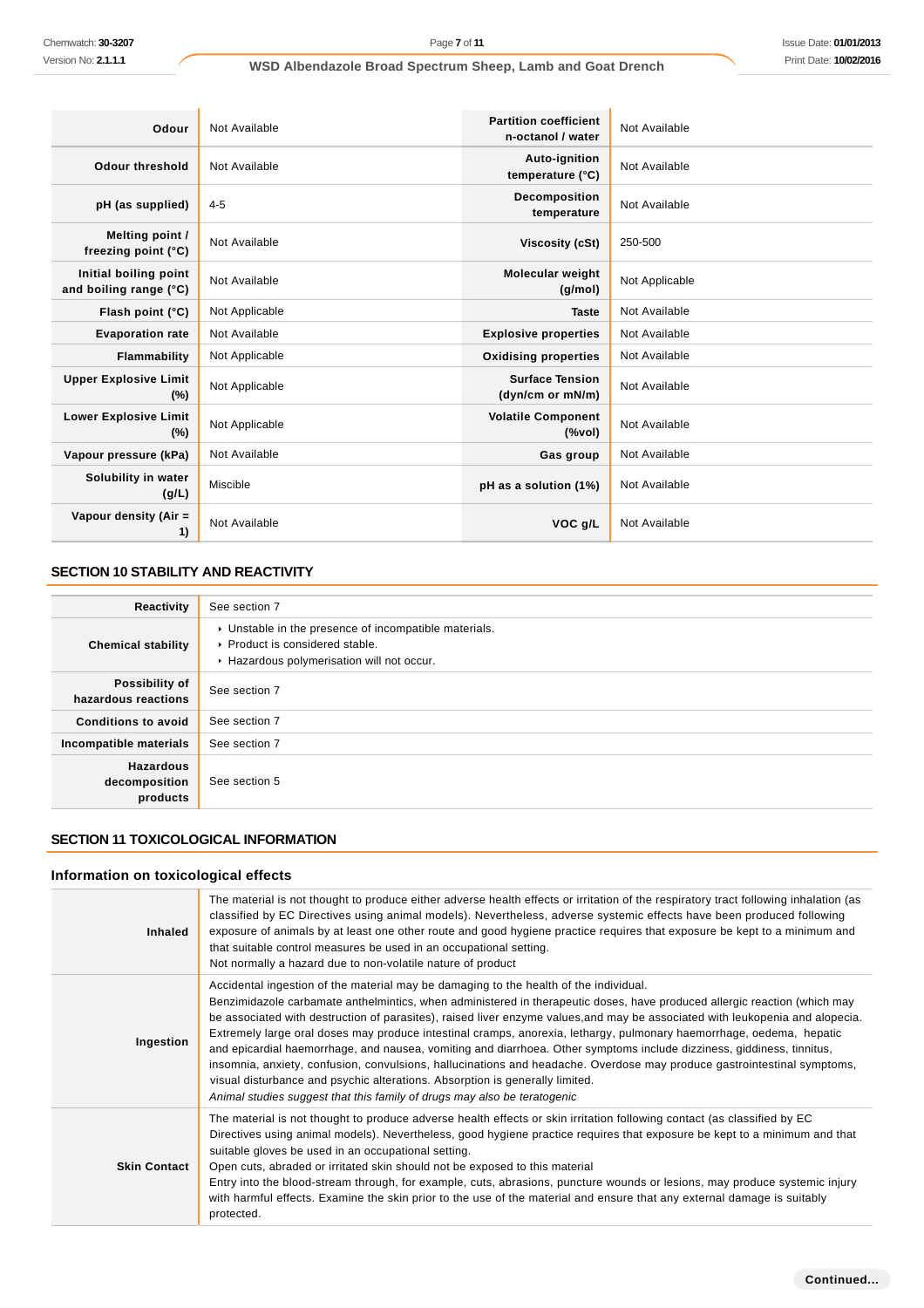| Eye     | Although the liquid is not thought to be an irritant (as classified by EC Directives), direct contact with the eye may produce<br>transient discomfort characterised by tearing or conjunctival redness (as with windburn).                                                                                                                                                                                                                                                                                                                                                                                                                                                                                                                                                                                                                                                                                                                                                                                                                                                                                                                                                                                                                                                                                                                                                                                                                                                                                                                                                                                                                                                                                                                         |
|---------|-----------------------------------------------------------------------------------------------------------------------------------------------------------------------------------------------------------------------------------------------------------------------------------------------------------------------------------------------------------------------------------------------------------------------------------------------------------------------------------------------------------------------------------------------------------------------------------------------------------------------------------------------------------------------------------------------------------------------------------------------------------------------------------------------------------------------------------------------------------------------------------------------------------------------------------------------------------------------------------------------------------------------------------------------------------------------------------------------------------------------------------------------------------------------------------------------------------------------------------------------------------------------------------------------------------------------------------------------------------------------------------------------------------------------------------------------------------------------------------------------------------------------------------------------------------------------------------------------------------------------------------------------------------------------------------------------------------------------------------------------------|
| Chronic | There is sufficient evidence to provide a strong presumption that human exposure to the material may result in<br>developmental toxicity, generally on the basis of:<br>- clear results in appropriate animal studies where effects have been observed in the absence of marked maternal toxicity, or<br>at around the same dose levels as other toxic effects but which are not secondary non-specific consequences of the other<br>toxic effects.<br>On the basis, primarily, of animal experiments, concern has been expressed by at least one classification body that the<br>material may produce carcinogenic or mutagenic effects; in respect of the available information, however, there presently<br>exists inadequate data for making a satisfactory assessment.<br>Limited evidence suggests that repeated or long-term occupational exposure may produce cumulative health effects<br>involving organs or biochemical systems.<br>In animal tests, toxic doses of albendazole have resulted in anorexia, lethargy, pulmonary hemorrhage and oedema; hepatic<br>and epicardial hemorrhage.<br>Doses of 10 mg/kg/day albendazole for one month in humans receiving treatment for parasitic infestation has resulted in<br>reversible abnormalities in liver function tests.<br>In animal tests, toxic doses have resulted in anorexia, lethargy, pulmonary hemorrhage and oedema; hepatic and epicardial<br>hemorrhage.<br>In a chronic study in rats, doses of 20 mg/kg/day produced slightly reduced leukocyte and neutrophil counts. In mice<br>degeneration of tubular epithelium of testes was observed following chronic dosing of 400 mg/kg/day.<br>WARNING: Albendazole may cause birth defects, avoid all exposure in pregnancy |

| <b>WSD Albendazole</b><br><b>Broad Spectrum</b><br>Sheep, Lamb and Goat<br><b>Drench</b> | <b>TOXICITY</b><br>Not Available                                                                                                                                                                                                | <b>IRRITATION</b><br>Not Available                                     |
|------------------------------------------------------------------------------------------|---------------------------------------------------------------------------------------------------------------------------------------------------------------------------------------------------------------------------------|------------------------------------------------------------------------|
| albendazole                                                                              | <b>TOXICITY</b><br>Oral (rat) LD50: 2400 mg/kg <sup>*[2]</sup>                                                                                                                                                                  | <b>IRRITATION</b><br>**[SmithKline]<br>Eye (rabbit): non irritating ** |
| water                                                                                    | <b>TOXICITY</b><br>Oral (rat) LD50: >90000 mg/kg <sup>[2]</sup>                                                                                                                                                                 | <b>IRRITATION</b><br>Not Available                                     |
| Legend:                                                                                  | 1. Value obtained from Europe ECHA Registered Substances - Acute toxicity 2.* Value obtained from manufacturer's SDS.<br>Unless otherwise specified data extracted from RTECS - Register of Toxic Effect of chemical Substances |                                                                        |

| Chemwatch: 30-3207                            | Page 8 of 11                                                                                                                                                                                                                                                     |                                         |                                 | <b>Issue Date: 01/01/20</b> |
|-----------------------------------------------|------------------------------------------------------------------------------------------------------------------------------------------------------------------------------------------------------------------------------------------------------------------|-----------------------------------------|---------------------------------|-----------------------------|
| Version No: <b>2.1.1.1</b>                    | WSD Albendazole Broad Spectrum Sheep, Lamb and Goat Drench                                                                                                                                                                                                       |                                         |                                 | Print Date: 10/02/20        |
|                                               |                                                                                                                                                                                                                                                                  |                                         |                                 |                             |
|                                               |                                                                                                                                                                                                                                                                  |                                         |                                 |                             |
| Eye                                           | Although the liquid is not thought to be an irritant (as classified by EC Directives), direct contact with the eye may produce<br>transient discomfort characterised by tearing or conjunctival redness (as with windburn).                                      |                                         |                                 |                             |
|                                               | There is sufficient evidence to provide a strong presumption that human exposure to the material may result in                                                                                                                                                   |                                         |                                 |                             |
|                                               | developmental toxicity, generally on the basis of:<br>- clear results in appropriate animal studies where effects have been observed in the absence of marked maternal toxicity, or                                                                              |                                         |                                 |                             |
|                                               | at around the same dose levels as other toxic effects but which are not secondary non-specific consequences of the other                                                                                                                                         |                                         |                                 |                             |
|                                               | toxic effects.                                                                                                                                                                                                                                                   |                                         |                                 |                             |
|                                               | On the basis, primarily, of animal experiments, concern has been expressed by at least one classification body that the<br>material may produce carcinogenic or mutagenic effects; in respect of the available information, however, there presently             |                                         |                                 |                             |
|                                               | exists inadequate data for making a satisfactory assessment.                                                                                                                                                                                                     |                                         |                                 |                             |
| Chronic                                       | Limited evidence suggests that repeated or long-term occupational exposure may produce cumulative health effects<br>involving organs or biochemical systems.                                                                                                     |                                         |                                 |                             |
|                                               | In animal tests, toxic doses of albendazole have resulted in anorexia, lethargy, pulmonary hemorrhage and oedema; hepatic                                                                                                                                        |                                         |                                 |                             |
|                                               | and epicardial hemorrhage.<br>Doses of 10 mg/kg/day albendazole for one month in humans receiving treatment for parasitic infestation has resulted in                                                                                                            |                                         |                                 |                             |
|                                               | reversible abnormalities in liver function tests.                                                                                                                                                                                                                |                                         |                                 |                             |
|                                               | In animal tests, toxic doses have resulted in anorexia, lethargy, pulmonary hemorrhage and oedema; hepatic and epicardial<br>hemorrhage.                                                                                                                         |                                         |                                 |                             |
|                                               | In a chronic study in rats, doses of 20 mg/kg/day produced slightly reduced leukocyte and neutrophil counts. In mice                                                                                                                                             |                                         |                                 |                             |
|                                               | degeneration of tubular epithelium of testes was observed following chronic dosing of 400 mg/kg/day.<br>WARNING: Albendazole may cause birth defects, avoid all exposure in pregnancy                                                                            |                                         |                                 |                             |
|                                               |                                                                                                                                                                                                                                                                  |                                         |                                 |                             |
| <b>WSD Albendazole</b>                        | <b>TOXICITY</b>                                                                                                                                                                                                                                                  | <b>IRRITATION</b>                       |                                 |                             |
| <b>Broad Spectrum</b><br>Sheep, Lamb and Goat | Not Available                                                                                                                                                                                                                                                    | Not Available                           |                                 |                             |
| <b>Drench</b>                                 |                                                                                                                                                                                                                                                                  |                                         |                                 |                             |
|                                               | <b>TOXICITY</b>                                                                                                                                                                                                                                                  | <b>IRRITATION</b>                       |                                 |                             |
| albendazole                                   | Oral (rat) LD50: 2400 mg/kg <sup>*[2]</sup>                                                                                                                                                                                                                      | **[SmithKline]                          |                                 |                             |
|                                               |                                                                                                                                                                                                                                                                  |                                         | Eye (rabbit): non irritating ** |                             |
|                                               | <b>TOXICITY</b>                                                                                                                                                                                                                                                  | <b>IRRITATION</b>                       |                                 |                             |
| water                                         | Oral (rat) LD50: >90000 mg/kg <sup>[2]</sup>                                                                                                                                                                                                                     | Not Available                           |                                 |                             |
| Legend:                                       |                                                                                                                                                                                                                                                                  |                                         |                                 |                             |
|                                               | 1. Value obtained from Europe ECHA Registered Substances - Acute toxicity 2.* Value obtained from manufacturer's SDS.<br>Unless otherwise specified data extracted from RTECS - Register of Toxic Effect of chemical Substances                                  |                                         |                                 |                             |
|                                               |                                                                                                                                                                                                                                                                  |                                         |                                 |                             |
|                                               |                                                                                                                                                                                                                                                                  |                                         |                                 |                             |
|                                               | Asthma-like symptoms may continue for months or even years after exposure to the material ceases. This may be due to a                                                                                                                                           |                                         |                                 |                             |
|                                               | non-allergenic condition known as reactive airways dysfunction syndrome (RADS) which can occur following exposure to high<br>levels of highly irritating compound. Key criteria for the diagnosis of RADS include the absence of preceding respiratory           |                                         |                                 |                             |
|                                               | disease, in a non-atopic individual, with abrupt onset of persistent asthma-like symptoms within minutes to hours of a                                                                                                                                           |                                         |                                 |                             |
|                                               | documented exposure to the irritant. A reversible airflow pattern, on spirometry, with the presence of moderate to severe<br>bronchial hyperreactivity on methacholine challenge testing and the lack of minimal lymphocytic inflammation, without               |                                         |                                 |                             |
| <b>ALBENDAZOLE</b>                            | eosinophilia, have also been included in the criteria for diagnosis of RADS. RADS (or asthma) following an irritating inhalation                                                                                                                                 |                                         |                                 |                             |
|                                               | is an infrequent disorder with rates related to the concentration of and duration of exposure to the irritating substance.<br>Industrial bronchitis, on the other hand, is a disorder that occurs as result of exposure due to high concentrations of irritating |                                         |                                 |                             |
|                                               | substance (often particulate in nature) and is completely reversible after exposure ceases. The disorder is characterised by                                                                                                                                     |                                         |                                 |                             |
|                                               | dyspnea, cough and mucus production.<br>Exposure to the material for prolonged periods may cause physical defects in the developing embryo (teratogenesis).                                                                                                      |                                         |                                 |                             |
|                                               | (-) rat LD50: 1000 mg/kg** Skin (rabbit): non irritating ** Effects on embryo or fetus. ADI: 0.05 mg/kg/day NOEL: 5                                                                                                                                              |                                         |                                 |                             |
|                                               | mg/kg/day                                                                                                                                                                                                                                                        |                                         |                                 |                             |
| <b>WATER</b>                                  | No significant acute toxicological data identified in literature search.                                                                                                                                                                                         |                                         |                                 |                             |
| <b>Acute Toxicity</b>                         | ⊙                                                                                                                                                                                                                                                                | Carcinogenicity                         | $\circledcirc$                  |                             |
| Skin                                          | 0                                                                                                                                                                                                                                                                | Reproductivity                          | ✔                               |                             |
| <b>Irritation/Corrosion</b>                   |                                                                                                                                                                                                                                                                  |                                         |                                 |                             |
| <b>Serious Eye</b><br>Damage/Irritation       | 0                                                                                                                                                                                                                                                                | <b>STOT - Single</b><br><b>Exposure</b> | $\circledcirc$                  |                             |
| <b>Respiratory or Skin</b>                    | ⊙                                                                                                                                                                                                                                                                | <b>STOT - Repeated</b>                  | $\circledcirc$                  |                             |
| sensitisation                                 |                                                                                                                                                                                                                                                                  | <b>Exposure</b>                         |                                 |                             |
| <b>Mutagenicity</b>                           | $\circ$                                                                                                                                                                                                                                                          | <b>Aspiration Hazard</b>                | $\circ$                         |                             |

Legend:  $\mathsf{X}$  - Data available but does not fill the criteria for classification  $\blacktriangleright$  – Data required to make classification available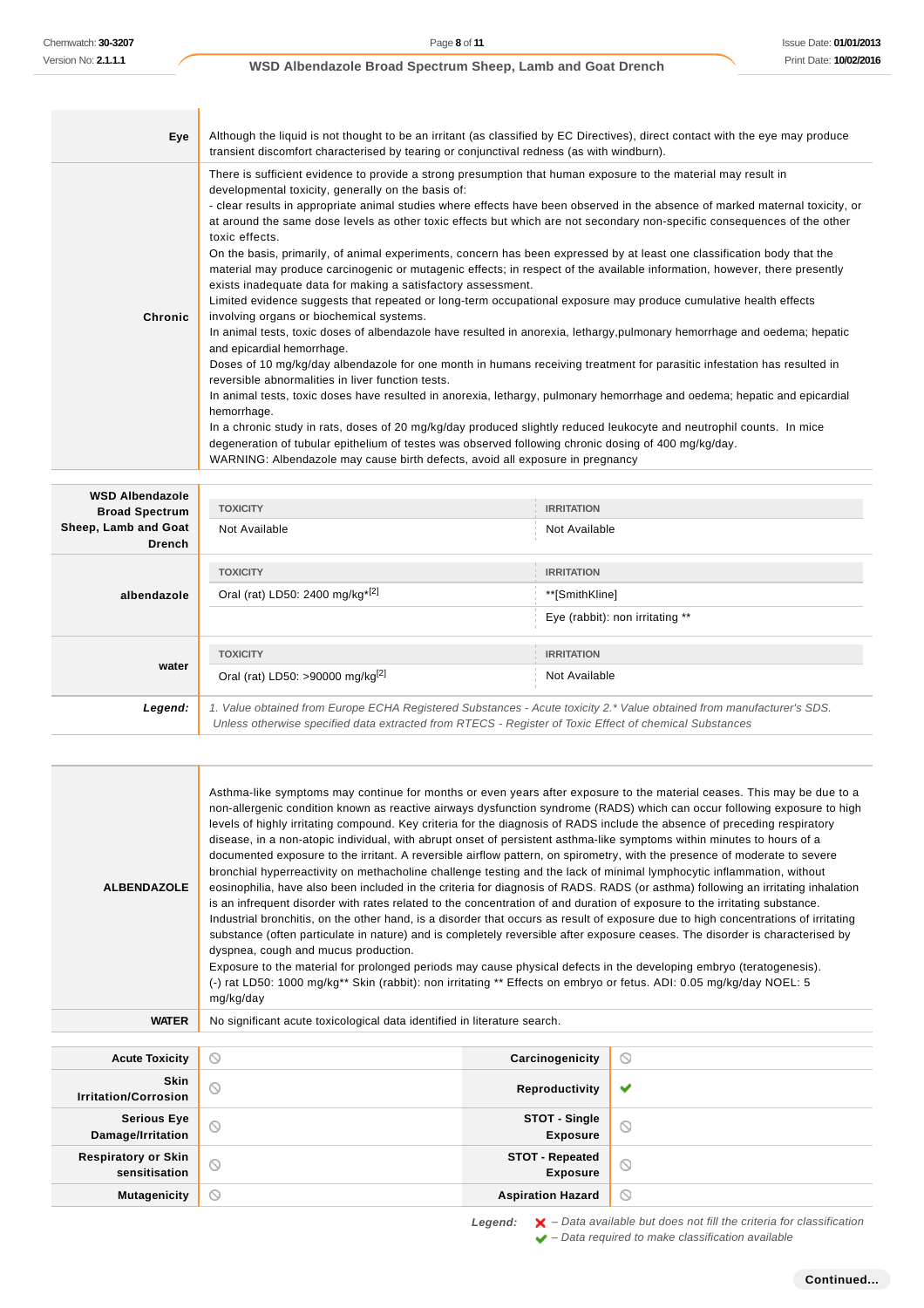$\bigcirc$  – Data Not Available to make classification

## **SECTION 12 ECOLOGICAL INFORMATION**

### **Toxicity**

| Ingredient  | Endpoint                                                                                                                                                                                                                                                                                                                                                                                    | Test Duration (hr) | <b>Species</b>                | Value        | Source |
|-------------|---------------------------------------------------------------------------------------------------------------------------------------------------------------------------------------------------------------------------------------------------------------------------------------------------------------------------------------------------------------------------------------------|--------------------|-------------------------------|--------------|--------|
| albendazole | EC50                                                                                                                                                                                                                                                                                                                                                                                        | 96                 | Algae or other aguatic plants | 0.819mg/L    | 3      |
| albendazole | EC50                                                                                                                                                                                                                                                                                                                                                                                        | 96                 | Algae or other aquatic plants | 3.259mg/L    | 3      |
| albendazole | <b>LC50</b>                                                                                                                                                                                                                                                                                                                                                                                 | 96                 | Fish                          | 9.860mg/L    | 3      |
| water       | EC50                                                                                                                                                                                                                                                                                                                                                                                        | 384                | Crustacea                     | 199.179mg/L  | 3      |
| water       | EC <sub>50</sub>                                                                                                                                                                                                                                                                                                                                                                            | 96                 | Algae or other aguatic plants | 8768.874mg/L | 3      |
| water       | <b>LC50</b>                                                                                                                                                                                                                                                                                                                                                                                 | 96                 | Fish                          | 897.520mg/L  | 3      |
| Legend:     | Extracted from 1. IUCLID Toxicity Data 2. Europe ECHA Registered Substances - Ecotoxicological Information - Aquatic Toxicity<br>3. EPIWIN Suite V3.12 - Aquatic Toxicity Data (Estimated) 4. US EPA, Ecotox database - Aquatic Toxicity Data 5. ECETOC<br>Aquatic Hazard Assessment Data 6. NITE (Japan) - Bioconcentration Data 7. METI (Japan) - Bioconcentration Data 8. Vendor<br>Data |                    |                               |              |        |

Harmful to aquatic organisms, may cause long-term adverse effects in the aquatic environment. **DO NOT** discharge into sewer or waterways.

### **Persistence and degradability**

| Ingredient  | Persistence: Water/Soil | Persistence: Air |
|-------------|-------------------------|------------------|
| albendazole | <b>HIGH</b>             | <b>HIGH</b>      |
| water       | ∟OW                     | LOW              |

## **Bioaccumulative potential**

| Ingredient  | <b>Bioaccumulation</b>   |
|-------------|--------------------------|
| albendazole | LOW (LogKOW = $3.1358$ ) |
| water       | LOW (LogKOW = -1.38)     |

### **Mobility in soil**

| Ingredient  | <b>Mobility</b>      |
|-------------|----------------------|
| albendazole | LOW ( $KOC = 1871$ ) |
| water       | LOW (KOC = $14.3$ )  |

### **SECTION 13 DISPOSAL CONSIDERATIONS**

## **Waste treatment methods**

| <b>Product / Packaging</b><br>disposal | • Containers may still present a chemical hazard/ danger when empty.<br>Return to supplier for reuse/ recycling if possible.<br>Otherwise:<br>If container can not be cleaned sufficiently well to ensure that residuals do not remain or if the container cannot be used to<br>store the same product, then puncture containers, to prevent re-use, and bury at an authorised landfill.<br>► Where possible retain label warnings and SDS and observe all notices pertaining to the product.<br>Legislation addressing waste disposal requirements may differ by country, state and/ or territory. Each user must refer to<br>laws operating in their area. In some areas, certain wastes must be tracked.<br>A Hierarchy of Controls seems to be common - the user should investigate:<br>▶ Reduction<br>$\cdot$ Reuse<br>$\cdot$ Recycling<br>• Disposal (if all else fails)<br>This material may be recycled if unused, or if it has not been contaminated so as to make it unsuitable for its intended use.<br>If it has been contaminated, it may be possible to reclaim the product by filtration, distillation or some other means. Shelf life<br>considerations should also be applied in making decisions of this type. Note that properties of a material may change in use,<br>and recycling or reuse may not always be appropriate. |
|----------------------------------------|--------------------------------------------------------------------------------------------------------------------------------------------------------------------------------------------------------------------------------------------------------------------------------------------------------------------------------------------------------------------------------------------------------------------------------------------------------------------------------------------------------------------------------------------------------------------------------------------------------------------------------------------------------------------------------------------------------------------------------------------------------------------------------------------------------------------------------------------------------------------------------------------------------------------------------------------------------------------------------------------------------------------------------------------------------------------------------------------------------------------------------------------------------------------------------------------------------------------------------------------------------------------------------------------------------------------------------------------------|
|----------------------------------------|--------------------------------------------------------------------------------------------------------------------------------------------------------------------------------------------------------------------------------------------------------------------------------------------------------------------------------------------------------------------------------------------------------------------------------------------------------------------------------------------------------------------------------------------------------------------------------------------------------------------------------------------------------------------------------------------------------------------------------------------------------------------------------------------------------------------------------------------------------------------------------------------------------------------------------------------------------------------------------------------------------------------------------------------------------------------------------------------------------------------------------------------------------------------------------------------------------------------------------------------------------------------------------------------------------------------------------------------------|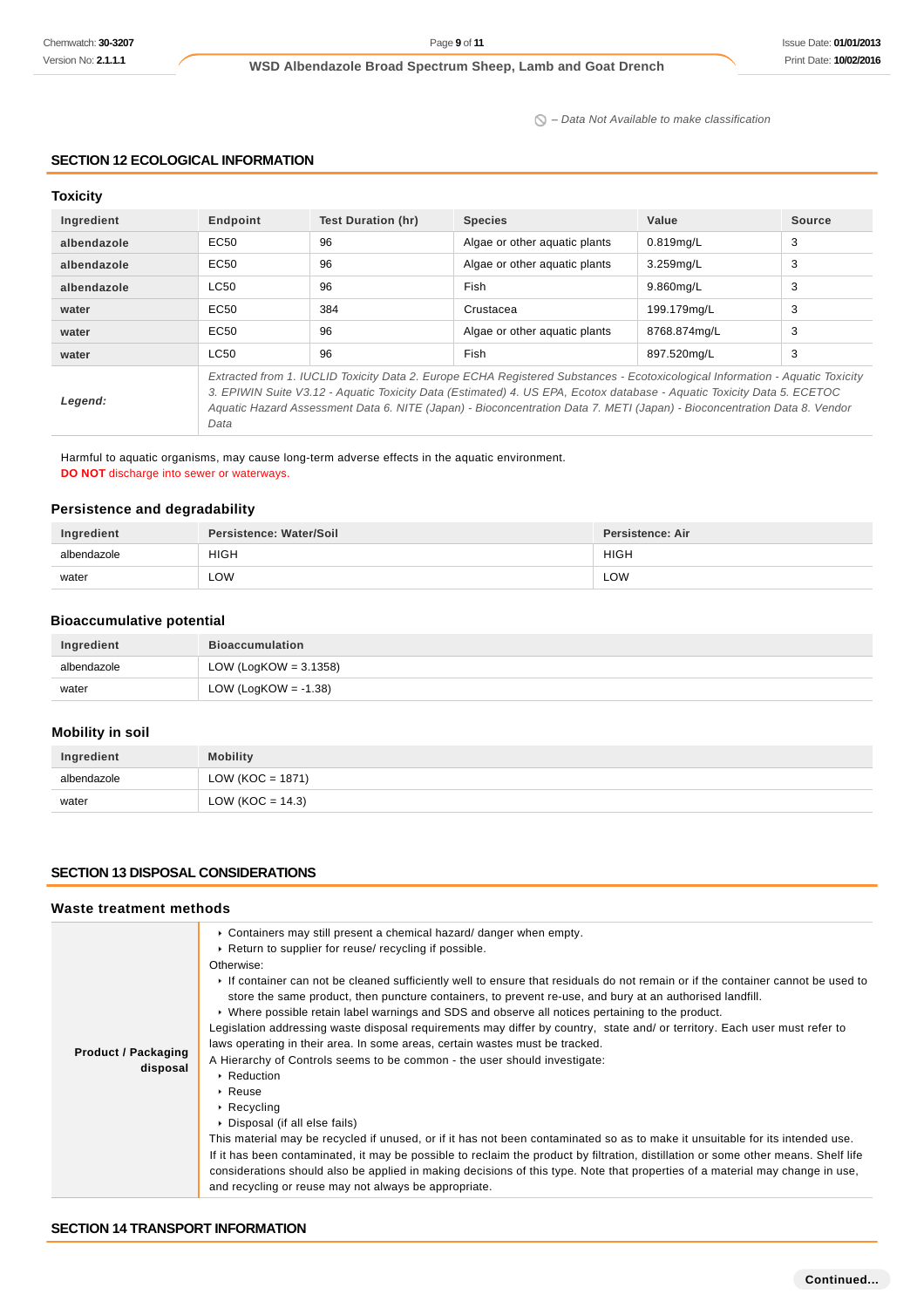### **Labels Required**

| <b>NO</b><br>$M - 1$ |            |
|----------------------|------------|
| NI∩                  | cable<br>. |

## **Land transport (ADG): NOT REGULATED FOR TRANSPORT OF DANGEROUS GOODS**

### **Air transport (ICAO-IATA / DGR): NOT REGULATED FOR TRANSPORT OF DANGEROUS GOODS**

**Sea transport (IMDG-Code / GGVSee): NOT REGULATED FOR TRANSPORT OF DANGEROUS GOODS**

### **SECTION 15 REGULATORY INFORMATION**

### **Safety, health and environmental regulations / legislation specific for the substance or mixture**

#### **ALBENDAZOLE(54965-21-8) IS FOUND ON THE FOLLOWING REGULATORY LISTS**

Australia Hazardous Substances Information System - Consolidated Lists Australia Inventory of Chemical Substances (AICS)

#### **WATER(7732-18-5) IS FOUND ON THE FOLLOWING REGULATORY LISTS**

Australia Inventory of Chemical Substances (AICS)

| <b>National Inventory</b>        | <b>Status</b>                                                                                                                                                                                   |
|----------------------------------|-------------------------------------------------------------------------------------------------------------------------------------------------------------------------------------------------|
| Australia - AICS                 | Y                                                                                                                                                                                               |
| Canada - DSL                     | N (albendazole)                                                                                                                                                                                 |
| Canada - NDSL                    | N (albendazole; water)                                                                                                                                                                          |
| China - IECSC                    | Y                                                                                                                                                                                               |
| Europe - EINEC /<br>ELINCS / NLP | Y                                                                                                                                                                                               |
| Japan - ENCS                     | N (albendazole; water)                                                                                                                                                                          |
| Korea - KECI                     | Y                                                                                                                                                                                               |
| New Zealand - NZIoC              | Y                                                                                                                                                                                               |
| Philippines - PICCS              | N (albendazole)                                                                                                                                                                                 |
| USA - TSCA                       | N (albendazole)                                                                                                                                                                                 |
| Legend:                          | $Y = All$ ingredients are on the inventory<br>$N = Not$ determined or one or more ingredients are not on the inventory and are not exempt from listing(see specific ingredients<br>in brackets) |

## **SECTION 16 OTHER INFORMATION**

### **Other information**

Classification of the preparation and its individual components has drawn on official and authoritative sources as well as independent review by the Chemwatch Classification committee using available literature references.

A list of reference resources used to assist the committee may be found at:

www.chemwatch.net

The SDS is a Hazard Communication tool and should be used to assist in the Risk Assessment. Many factors determine whether the reported Hazards are Risks in the workplace or other settings. Risks may be determined by reference to Exposures Scenarios. Scale of use, frequency of use and current or available engineering controls must be considered.

### **Definitions and abbreviations**